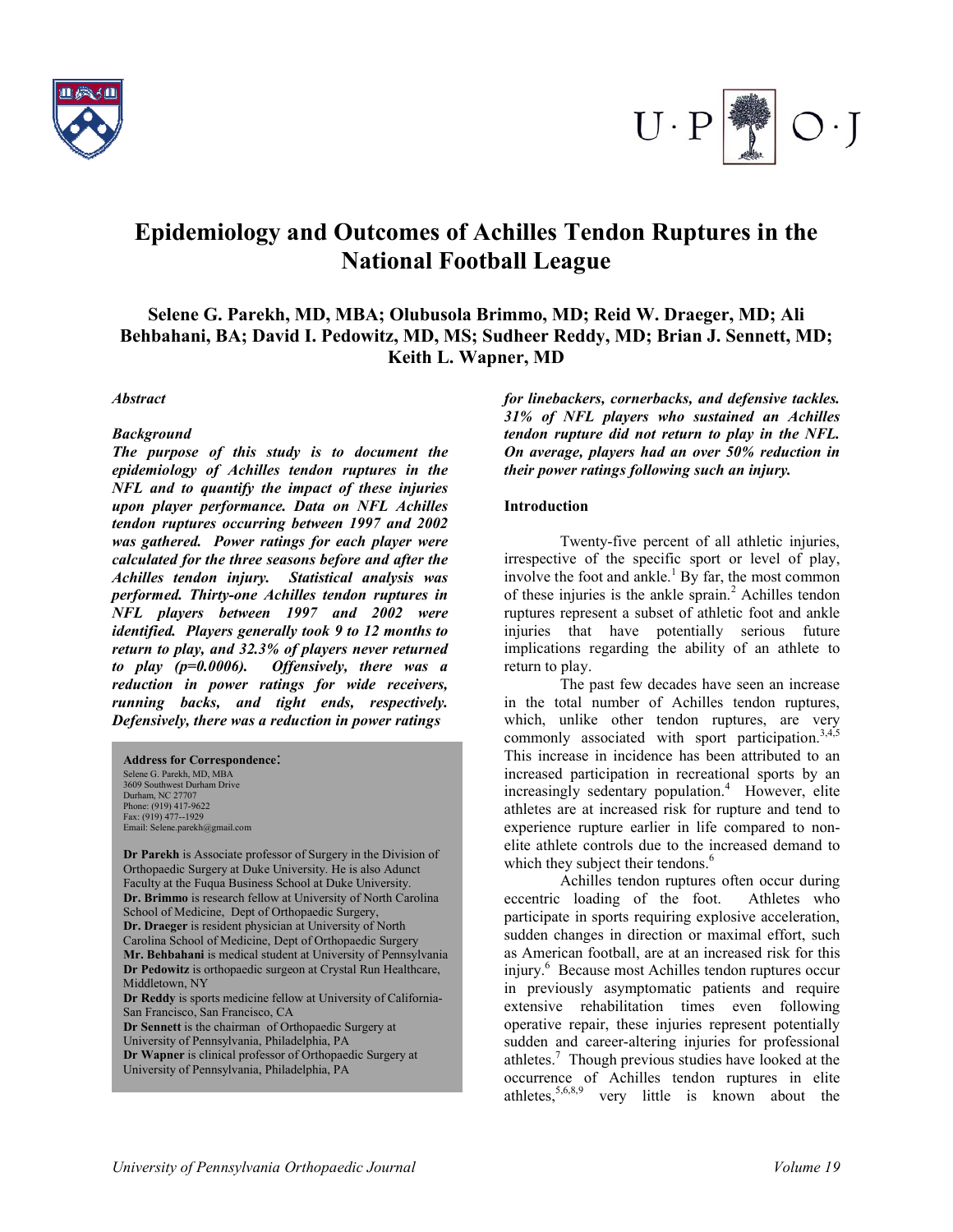Г

epidemiology of Achilles tendon ruptures in American football, specifically the National Football League (NFL). Furthermore, regardless of the treatment method, to our knowledge, there are no publications evaluating the performance outcome of Achilles tendon ruptures in these players.

played in the 2000 season to serve as a control group. These individuals did not sustain an Achilles tendon injury during their season of play. This group was compared to the Achilles tendon rupture players who were running backs and wide receivers.

| <b><i>OPR</i></b> = $PassYd + (RiskYd + RecYd) + PassTD \times 4 + (RushTD + RecTD) \times 6 - Int$<br>20<br>$\mathbf{I}(\mathbf{I})$ |                                                   |
|---------------------------------------------------------------------------------------------------------------------------------------|---------------------------------------------------|
| $DPR = Tackle + Int$                                                                                                                  |                                                   |
| <b>PassYd</b> = number of passing yards                                                                                               | $RushTD = number of pushing touchdowns$           |
| $RushYd = number of rushing yards$                                                                                                    | $\textbf{RecTD}$ = number of receiving touchdowns |
| $\text{Rec}Yd$ = number of receiving yards                                                                                            | $Int = number of interceptions$                   |
| <b>PassTD</b> = number of passing touchdowns                                                                                          | $Tackle = number of tackles$                      |

| Table 1: Formulas used to calculate the Offensive Power Rating (OPR) and Defensive Power |
|------------------------------------------------------------------------------------------|
| Rating (DPR) for NFL players who suffered from Achilles tendon rupture.                  |

The aim of our study was to document the epidemiology of Achilles tendon ruptures in the NFL and to quantify the impact of these injuries upon player performance.

#### **Materials and Methods**

A retrospective review of several online resources was conducted to identify all NFL players who sustained complete Achilles tendon rupture from 1997 through 2002 among all players on NFL rosters.10-16 For each player identified, data was gathered from game summaries, weekly injury reports, and player profiles. Recorded variables included player position, age at time of injury, side of injury, number of years in the league prior to the injury, the time of the season and quarter of the game in which the injury occurred, injury situation (practice versus game), playing surfaces, weather conditions at the time of injury, and games missed.

In addition, yearly performance statistics were collected for the players. For offensive players, this included passing, rushing, and receiving yards and touchdowns, as well as interceptions. A power ratings formula was used to calculate offensive ratings for the three seasons before and after injury (Table 1). For each defensive player, data on tackles and interceptions was collected. A power rating formula was created to compare performance levels pre- and post injury (Table 1).

Yearly performance data was also collected for uninjured running backs and wide receivers who

Statistical analysis for continuous data was performed using a paired two-tailed Student's t-test and a two-sample test of probabilities was used for non-parametric data to look for any trends suggestive of a causal relationship between different variables and the injury. An alpha value of  $\alpha = 0.05$  was considered significant. Furthermore, each player's pre- and post-injury data was analyzed using a paired Student's t-test to compare the effect of the injury upon the player's performance.

Based on prior studies performed by our group, $17$  power ratings have a test-retest probability of 0.825. A test-retest probability of greater than 0.75 suggests that there is an excellent agreement beyond chance that the power ratings are reliable. Concurrent criterion-oriented validity testing using a two-sided t-test revealed that players who were not selected to the Pro-Bowl (a post-season All-Star game for the National Football League) during the years of our study had a power rating average of 76.2. Meanwhile, players who were selected to the Pro-Bowl had a mean power rating of 198.1. This difference was statistically significant (p<0.0001) and demonstrates that power ratings correlate with overall performance in the League as demonstrated by Pro-Bowl selections.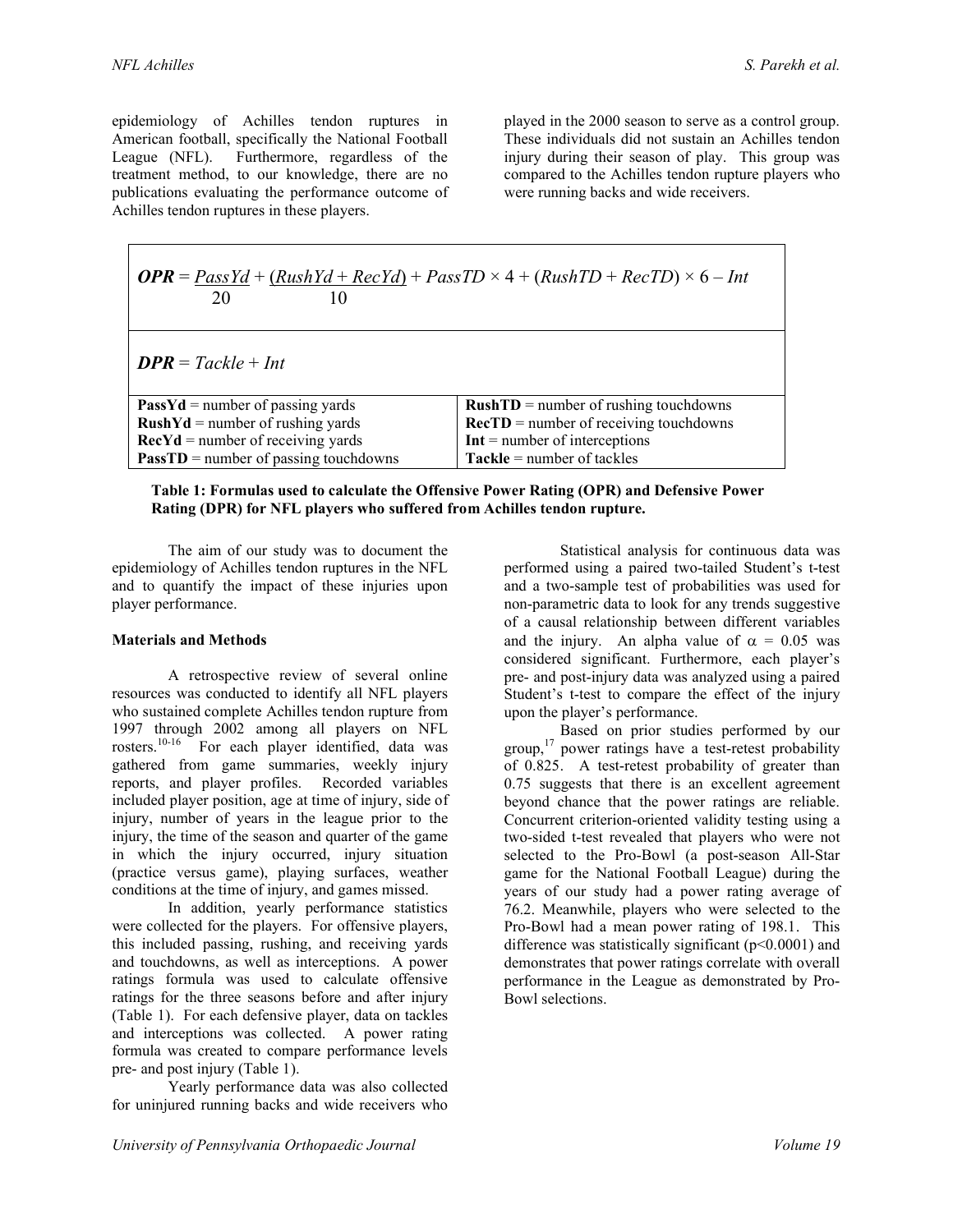

**Figure 1: Number of Achilles Tendon Injuries sustained in the National Football League, by player position.**

![](_page_2_Figure_4.jpeg)

**Figure 2: Power ratings of running-backs (RB) and wide receivers (WR) who had sustained an Achilles tendon rupture, in the three years prior to and the three years following the injury.**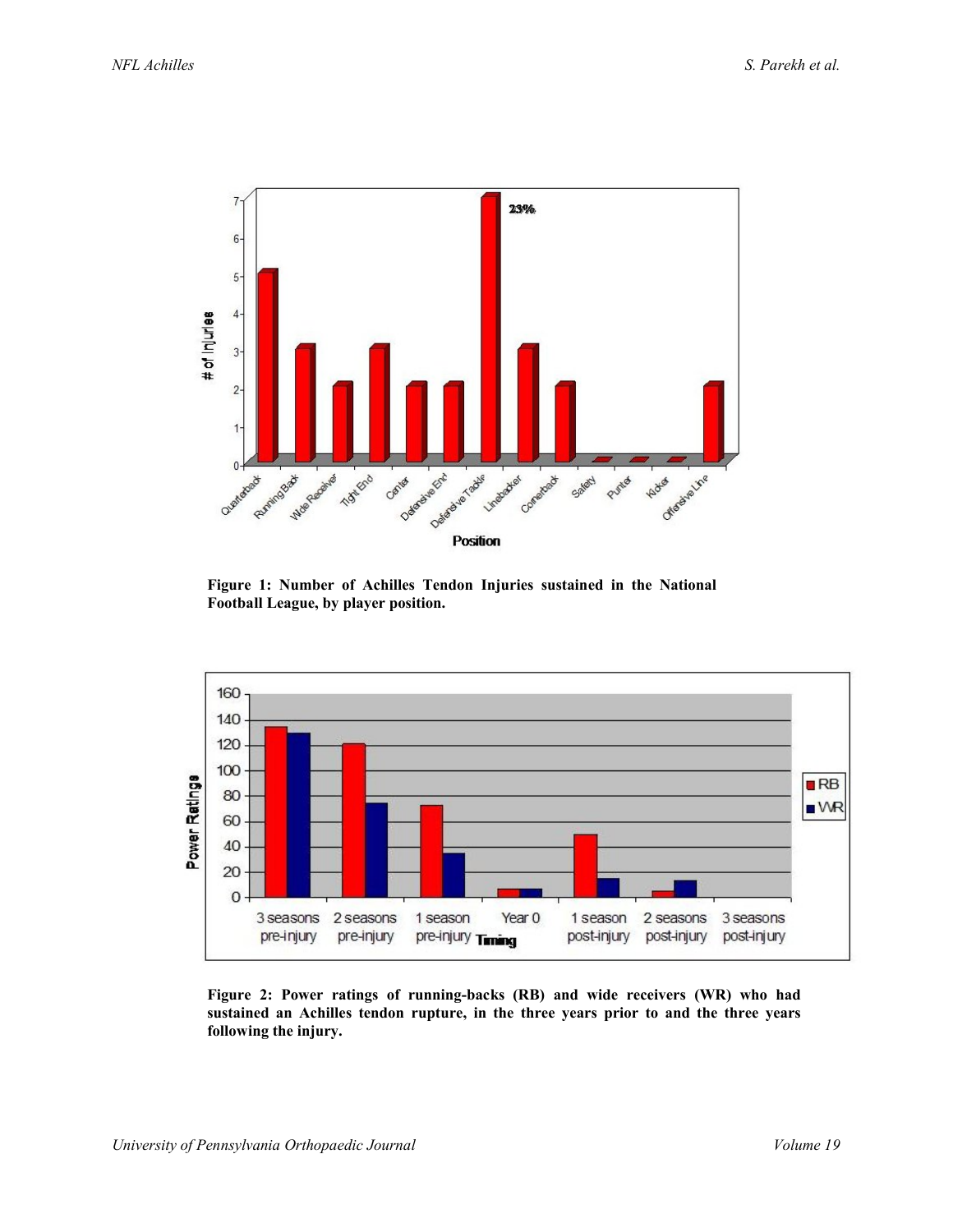# **Results:**

# *Epidemiology of Injuries*

Thirty-one Achilles tendon ruptures (16 left, 15 right) were identified in twenty-eight NFL players between 1997 and 2002. The average age of the players at the time of injury was 29 (range  $23 - 36$ ), which is older than the average age of all players in the NFL (26.5 years).18 On average, players had been in the league for six years (range  $0 - 14$  years) before the injury was sustained, possibly suggesting that Achilles tendon rupture is an injury of veteran NFL players. 54.8% (n=17) of injuries occurred in offensive players. 45.2% (n=14) were defensive players. 48.4% of injuries occurred in skilled positions (running backs, wide receivers, quarterbacks, and corner backs) (Figure 1). The cumulative incidence of Achilles tendon injuries per game in the NFL was 0.93% from 1997-2002. The incidence of this injury per player per game was 0.015%.

# *Timing of Injuries*

35.4% (n=11) ruptures occurred during the preseason, five of which were in game situations. 64.5% (n=20) of ruptures occurred during games in the regular season ( $p=0.02$ ). No player was injured during practice sessions in the regular season. During games, 30% of these in-season injuries occurred in the first quarter, while an additional 40% occurred during the second quarter  $(p=0.51)$ . There was an equal distribution of injuries throughout the months of the season. 32.3% (n=10) of these players did not return to the National Football League (p=0.0006). Of those who did return, players returned to play at mean eleven months after the date of injury.

## *Game day situations*

Weather conditions were not a significant variable for these injuries. The average temperature at the time of injury was 69.7 degrees Fahrenheit, with five injuries occurring in indoor stadiums, nine injuries each in sunny and rainy weather, and seven injuries in cloudy conditions. Eleven (52.3%) injuries occurred on grass, while 10 (47.7%) occurred on artificial surfaces.

## *Games Played*

On average, in the three years preceding the injury, these players played in 11.67 games per year. During the year of the injury, the players, on average, played 4 games prior to sustaining the injury. In the

three years following their return to play, these players averaged 6.17 games per season.

### *Power Ratings per Season and Game, time to return to play*

Power ratings in the three years prior to the injury and the three years following the return to play were calculated according to the offensive and defensive formulas detailed earlier. Offensively, quarterbacks had a power rating averaging 108 in the three seasons prior to their injuries. In the three seasons following their return, they averaged a power rating of 62. There was a net decrease in power ratings of 42.6% (p=0.12). Per season, wide receivers, running backs, and tights ends, also witnessed a decrease in their power ratings by 88%  $(p=0.11)$ , 83%  $(p=0.07)$ , and 78%  $(p=0.07)$ , respectively (Table 1). Defensively, linebackers experienced the greatest drop in power ratings, followed by cornerbacks, defensive tackles, and defensive ends. The average decrease was 95%  $(p=0.09)$ , 87% ( $p=0.03$ ), 64% ( $p=0.01$ ), and 55%  $(p=0.03)$ , respectively. When evaluating power ratings per game played, offensively, running backs had the most significant drop in power ratings, by 83% (p=0.04). They were followed by wide receivers, tight ends, and quarterbacks, whose power ratings percent decrease was  $77\%$  (p=0.09),  $73\%$  $(p=0.02)$ , and 50% ( $p=0.06$ ), respectively (Table 2). Finally, percent decrease in power ratings per game dropped in the same order as power ratings per season for the defensive players.

## **Discussion**

Foot and ankle injuries can account for up to one-quarter of all athletic injuries.<sup>1</sup> Achilles tendon injuries, according to our study, occur infrequently in professional American football players, with a cumulative incidence of only 0.93% per NFL game. The incidence of this injury per player per game is  $0.015%$ .

Although not common, our study suggests that these Achilles tendon ruptures can be careeraltering injuries. Nearly thirty six percent (35.7%, p=0.0006) of players who sustained this injury never returned to play in the NFL. Of those players who did return, they had an over 50% reduction in their performance, as demonstrated by their power ratings. Specifically, there was a reduction of 88%, 83%, and 78% for wide receivers, running backs, and tight ends, respectively. Defensively, there was a 95%, 87%, and 64% reduction in power rating for linebackers, cornerbacks, and defensive tackles.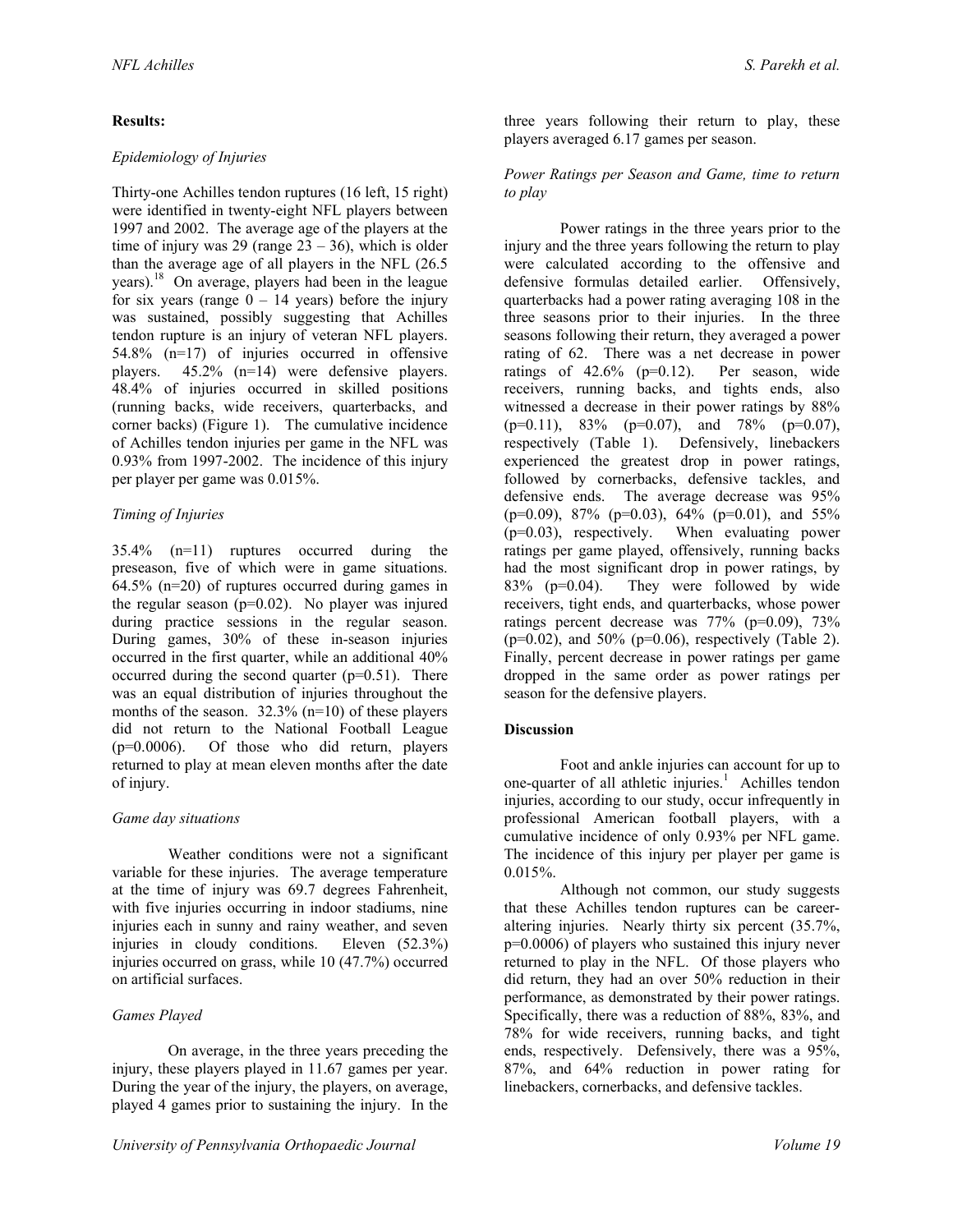![](_page_4_Figure_2.jpeg)

**Figure 3: Average power ratings of running-backs (RB) and wide receivers (WR) who had sustained an Achilles tendon rupture, in the three years prior to and the three years following the injury, compared to the control RB and WR.**

When evaluating the performance levels for wide receivers and running backs, there is a steady decline in the power ratings in the immediate three years prior to the injury (Figure 2). Though such a decline is likely multifactorial in nature, such a performance decline may be attributable to a prodomal period prior to rupturing of the tendon. In such cases, there may be an opportunity to intervene in these individuals with therapeutic modalities that could change the natural history of the Achilles pathologies.

When comparing the power ratings for the control group (wide receivers and running backs from the 2000 NFL season) to the wide receivers and running backs who had sustained an Achilles tendon rupture, the injured players had performed at average power ratings that were less than the control group 1 year prior to the injury. Following the injury, these players were never able to attain the control group's level of play (Figure 3). When evaluating the injured patient's per game power ratings three years before and after the injury, there was a decrease of 71% in the performance levels. In the control group, through the same period of time, there was an increase in performance by 5.1%. Once again, both sets of data suggest that there may be a prodromal period of symptoms in the players who are prone to rupture their Achilles tendons.

Similar to another study by our group, this

paper makes use of the novel approach of using game performance levels, as an outcome measure to assess patients' functions following an Achilles tendon rupture.<sup>17</sup> Even though the power ratings formula cannot account for certain valuable intangible qualities of players, such as leadership and toughness, and cannot account for factors that may have negatively influenced power ratings, such as being traded to another team, being released from the team for reasons other than injury, or simply increased player age, our group has still shown power ratings to be reliable and valid measures of player performance, with high test-retest probability.<sup>1</sup>

There are some notable limitations to our study. Firstly, since we used publicly available data obtained from the Internet, we were only able to identify certain players who sustained an Achilles tendon rupture, that were reported on the Internet. Access to the complete official NFL injury database would have allowed us to define the complete number of NFL players who suffered from the same injury during this time period. Secondly, we were limited by the information available on the Internet to assess the player's function. Again, access to the NFL injury database would have allowed us to evaluate other pertinent variables such as body mass index, show wear, range of motion, and treatment methods (surgical versus non surgical), which could potentially influence the outcomes of these patients. Despite its limitations, we believe this study sheds